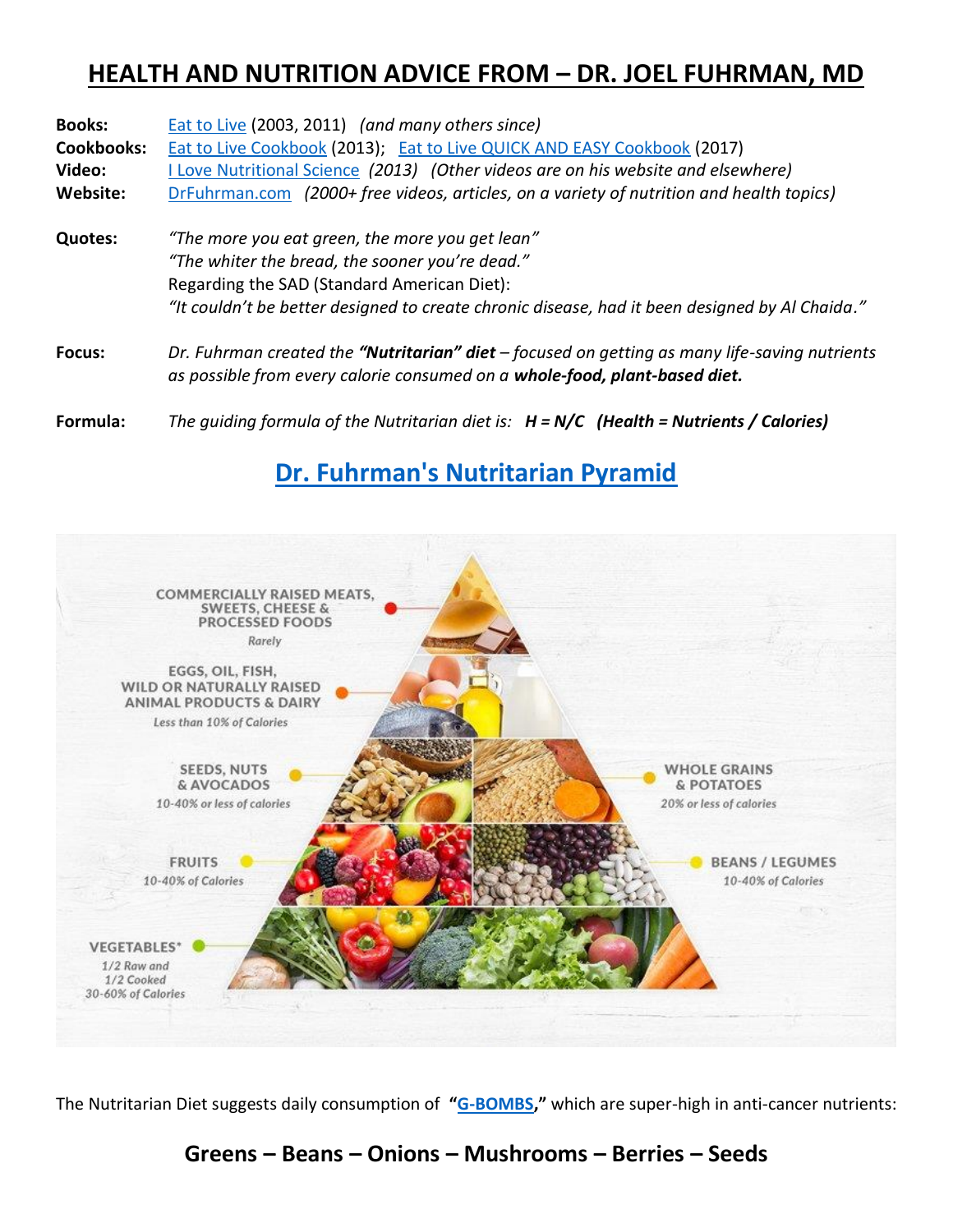## **The Nutritarian Diet is designed as a specific antidote for The "SAD" (Standard American Diet) –**

which focuses on the most disease-promoting foods on earth, while minimizing consumption of whole, nutritious, natural foods:



**Processed food** is high is sugar, fat, salt, preservatives and additives. It shortens human life, creates disease, and stresses and pollutes the planet. Processed food is **made in a factory,** designed by food engineers for **"hyper-palatability"** (excessive good taste) - intended to **create food addictions** – and thereby increasing company profits. **Most common forms include:** Processed grains; sweets; processed oils; processed meats.

**Animal food** is high is fat – especially when animals are raised in an industrial setting, where animals are fed hormones, antibiotics, and feed designed to fatten them up, and keep them alive in adverse conditions. Animals in these settings live a miserable life, living in filth, dung, and constant stress. All of this is done specifically to increase yield of meat, thereby increasing company profits.

#### **A diet high in processed and animal food promotes:**

1) **Chronic life-threatening diseases,** including heart-disease, diabetes, Parkinson's, and cancer. 2) **Other diseases,** including migraine headaches, food addictions, allergies, and depression. 3) **Weight gain, loss of energy and vitality**

**4) High financial and environmental costs** – diverting grain away from starving humans to feed to industrial animals in order to kill and sell them for profit; creating massive pollution that destroys the planet.

# **In contrast, a plant-based, whole-foods, Nutritarian lifestyle promotes:**

Health – Vitality – Energy – Sustainability – Weight Loss – Disease Prevention and Reversal – Vibrant Life!